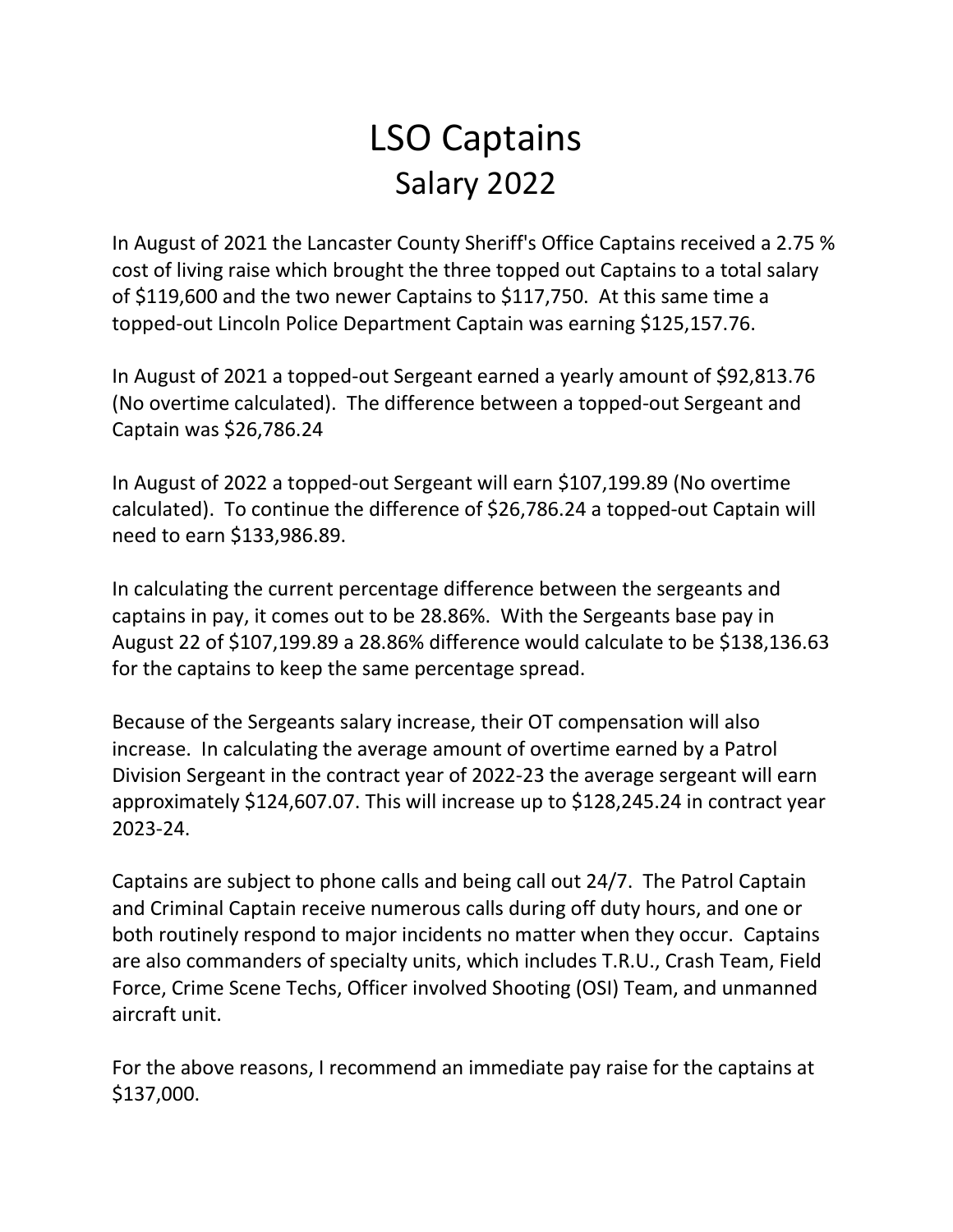# **Additional/Changes Benefits to Resolution NO R-15-0029**

The County shall provide an allowance of one hundred dollars (\$100.00) per month to be paid to the Criminal Captain for the purpose of purchasing, maintaining and cleaning civilian attire. Payment shall be made in September and March of each year.

LIFE. The County will pay the full premium on \$60,000 group term life insurance coverage for the employee. Additional coverage and dependent coverage may be purchased, and the employee will pay one hundred percent (100%) of the monthly premium

HEALTH. The County shall maintain a group health insurance policy. The County shall have the sole discretion to contract with one or more carriers on any terms of the coverage.

The County shall contribute Ninety-Five Percent (95%) of the monthly cost of single coverage.

The County shall contribute Eighty-Five Percent (85%) of the monthly cost of employee plus child(ren) and employee plus spouse coverage.

The County shall contribute Eighty-Five Percent (85%) of the monthly cost of family coverage.

DENTAL. The County will pay one hundred percent (100%) of the monthly premium for Dental Insurance for single coverage.

The County will pay eighty percent (80%) of the monthly premium for Dental Insurance. The employee will pay the remaining twenty percent (20%) of the premium. This applies to employee plus child(ren), employee plus spouse and family coverages.